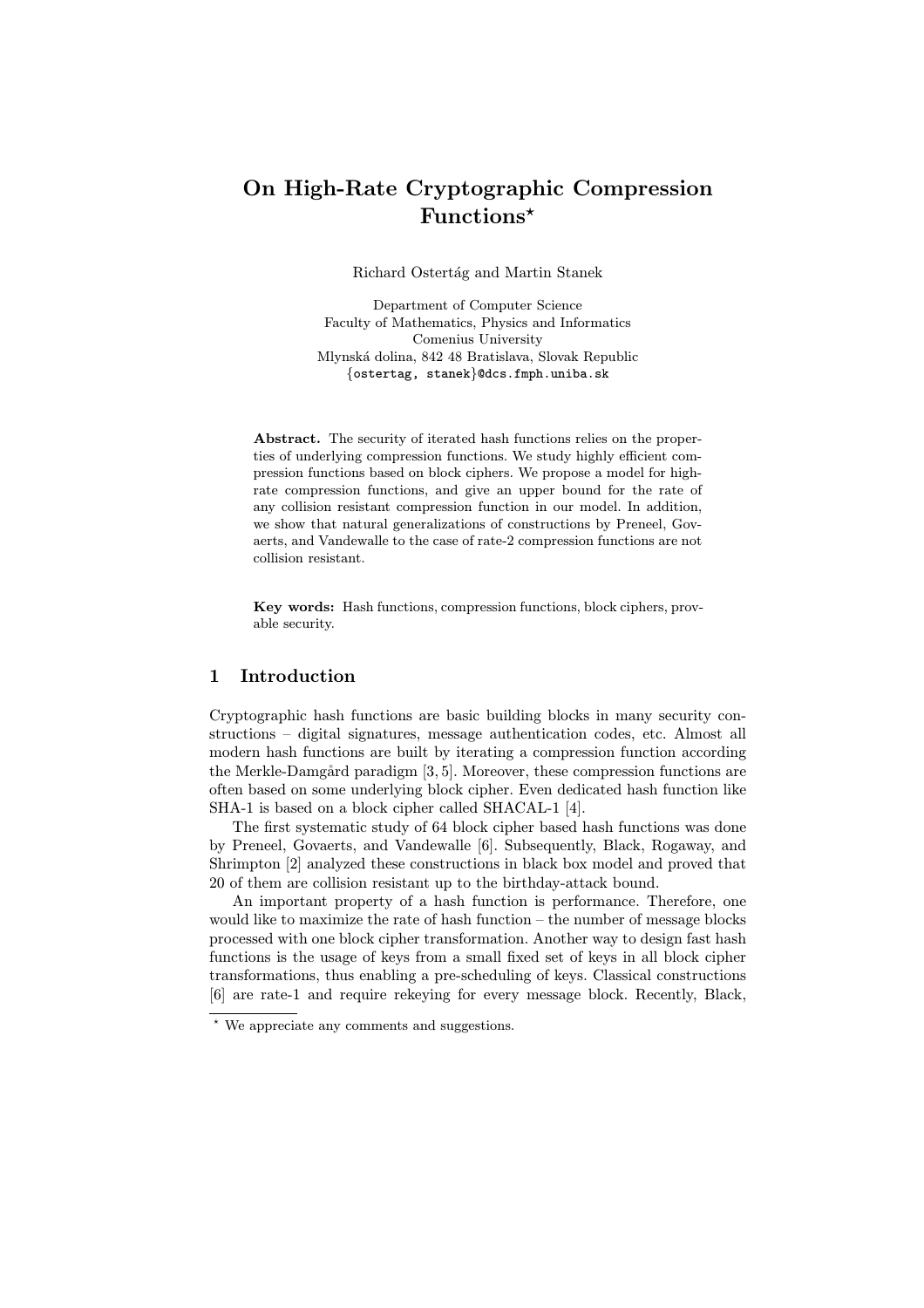Cochran, and Shrimpton [1] shown, that it is impossible to construct (block cipher based) provably secure rate-1 iterated hash function that use small fixed set of keys.

Our contribution. We analyze the existence of high-rate compression functions. Our contribution is twofold:

- 1. We propose a general model of (block cipher based) high-rate compression functions, and show an upper bound for rate of provably secure compression functions.
- 2. We show that generalizations of rate-1 constructions by Preneel, Govaerts, and Vandewalle [6] to the case of rate-2 compression functions are not collision resistant.

Remark 1. We focus solely on collision resistance as the "most problematic" property of cryptographic hash functions. Moreover, the results of our analysis are mostly negative, so there is no need to study other properties.

The paper is structured as follows. Section 2 contains notions and definitions used in the paper. In addition, we present our model of high-rate compression functions. In Section 3 we give an upper bound for rate of collision resistant compression functions in the model. The analysis of rate-2 compression functions is presented in Section 4.

## 2 Background and Definitions

The notation used in the paper follows closely the notation introduced in [1, 2]. Let  $V_m$  be a set of all *m*-ary binary vectors, i.e.  $V_m = \{0, 1\}^m$ . Let k and n be positive integers. A block cipher is a function  $E: V_k \times V_n \to V_n$ , where for each key  $K \in V_k$ , the function  $E_K(\cdot) = E(K, \cdot)$  is a permutation on  $V_n$ . Let  $Bloc(k, n)$ be the set of all block ciphers  $E: V_k \times V_n \to V_n$ . The inverse of block cipher E is denoted by  $E^{-1}$ .

A (block cipher based) compression function is a function  $f : Block(n) \times$  $(V_a \times V_b) \rightarrow V_c$ , where a, b, and c are positive integers such that  $a + b \geq c$ . An iterated hash of compression function  $f : Block, n) \times (V_a \times V_b) \rightarrow V_a$  is the hash function  $H : \text{Bloc}(k, n) \times V_b^* \to V_a$  defined by  $H^E(m_1 \dots m_l) = h_l$ , where  $h_i = f^E(h_{i-1}, m_i)$  and  $h_0$  is a fixed element from  $V_a$ . We set  $H^E(\varepsilon) = h_0$  for empty string  $\varepsilon$ . We often omit superscripts E to f and H. If the computation of  $f^{E}(h,m)$  uses e queries of E then f (and its iterated hash H) is rate-r, where  $r = (b/n)/e$ . Often n | b, and the rate represents the average number of message blocks processed by single E transformation. For example, for  $b/n = 3$  and  $e = 2$ we get compression function of rate- $(3/2)$ .

The experiment of choosing a random element  $x$  from the finite set  $S$  will be denoted by  $x \stackrel{\$}{\leftarrow} S$ .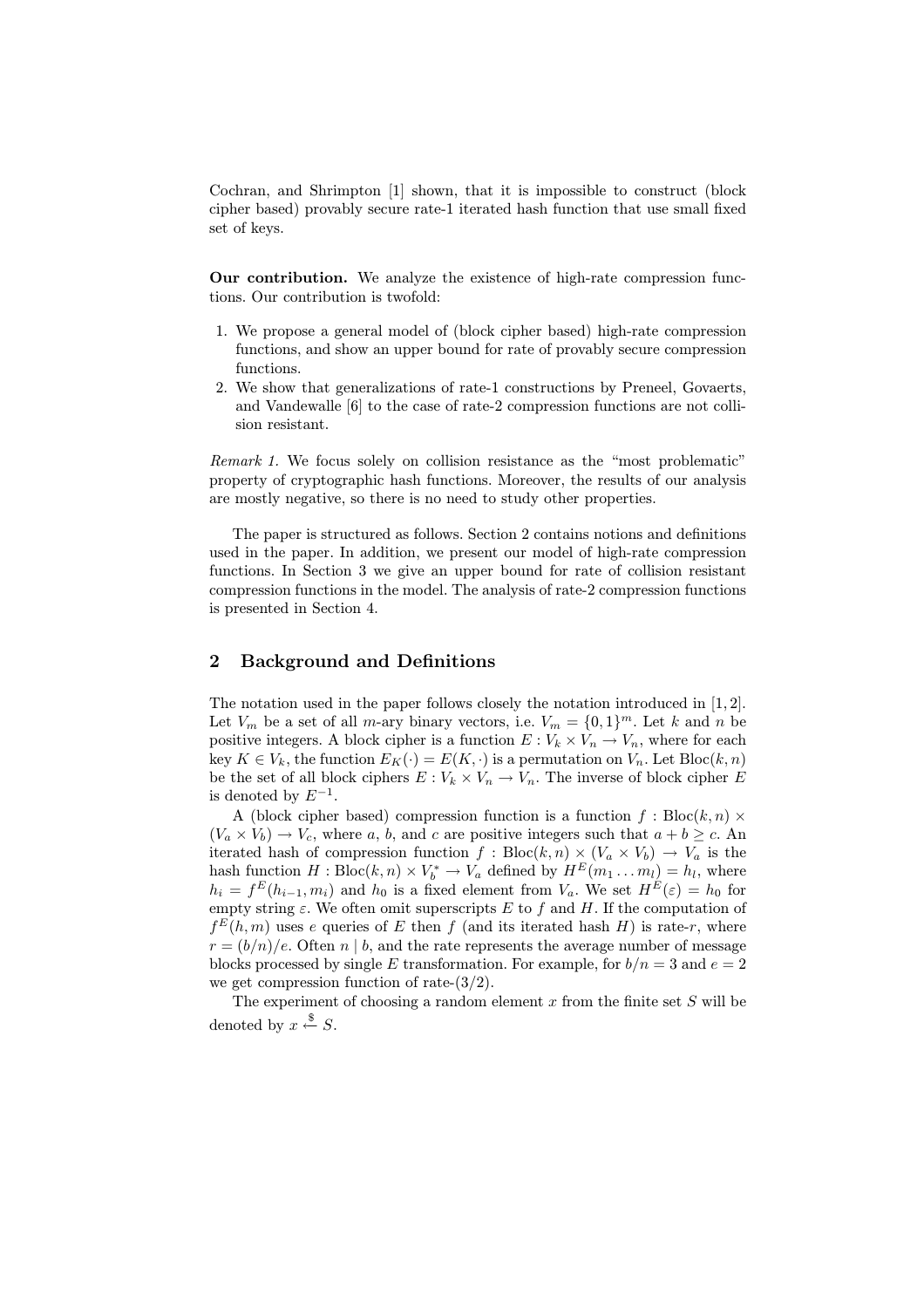Black-box model. An adversary A is given access to oracles E and  $E^{-1}$  where E is a block cipher. We write these oracles as superscripts, i.e.  $A^{E,E^{-1}}$ . We omit the superscripts when the oracles are clear from context. The adversary's task is attacking the collision resistance of a hash function  $H$ . We measure the adversary's effort of finding collision as a function of the number of E or  $E^{-1}$ queries it makes. Notice that we assume information-theoretic adversary, i.e. the computational power of the adversary is not limited in any way.

Attacks in this model treat the block cipher as a black box. The only structural property of the block cipher captured by the model is the invertibility. The model cannot guarantee the security of block cipher based hash functions instantiated with block ciphers having significant structural properties (e.g. weak keys). On the other hand, the black-box model is stronger that treating the block cipher as a random function, because the adversary's ability to compute  $E^{-1}$ .

We define the advantage of an adversary in finding collisions in a compression function  $f : \text{Bloc}(k, n) \times (V_a \times V_b) \rightarrow V_c$ . Naturally  $(h, m)$  and  $(h', m')$  collide under f if they are distinct and  $f^{E}(h, m) = f^{E}(h', m')$ . We also take into account a collision with empty string, i.e. producing  $(h, m)$  such that  $f^{E}(h, m) = h_0$ . We look at the number of queries that the adversary makes compare this with the probability of finding a collision.

Definition 1 (Collision resistance of a compression function [2]). Let  $f$ be a block cipher based compression function,  $f : \text{Bloc}(k, n) \times (V_a \times V_b) \to V_c$ . Fix a constant  $h_0 \in V_c$  and an adversary A. Then the advantage of finding collisions in f is the probability

$$
\mathbf{Adv}_{f}^{\text{comp}}(A) = \Pr\Big[E \stackrel{\$}{\leftarrow} \text{Block}(k, n); ((h, m), (h', m')) \leftarrow A^{E, E^{-1}} :(h, m) \neq (h', m') \land f^{E}(h, m) = f^{E}(h', m') \lor f^{E}(h, m) = h_{0}\Big]
$$

For  $q \ge 0$  we write  $\mathbf{Adv}^{\text{comp}}_f(q) = \max_A \{ \mathbf{Adv}^{\text{comp}}_f(A) \}$  where the maximum is taken over all adversaries that ask at most q oracle (E or  $E^{-1}$ ) queries.

Definition 2 (Collision resistance of a hash function [2]). Let H be a block cipher based hash function, and let A be an adversary. Then the advantage of finding collisions in H is the probability

$$
\mathbf{Adv}_{H}^{\text{coll}}(A) = \Pr\Big[E \stackrel{\$}{\leftarrow} \text{Bloc}(k, n); (M, M') \leftarrow A^{E, E^{-1}} :
$$

$$
M \neq M' \wedge H^{E}(M) = H^{E}(M')\Big]
$$

For  $q \geq 0$  we write  $\mathbf{Adv}_{H}^{coll}(q) = \max_{A} {\mathbf{Adv}_{H}^{coll}(A)}$  where the maximum is taken over all adversaries that ask at most q oracle ( $E$  or  $E^{-1}$ ) queries.

The following theorem forms a basis for construction of iterated hash functions (Merkle-Damgård paradigm). It shows that the collision resistance of compression function is sufficient for the collision resistance of its iterated hash function.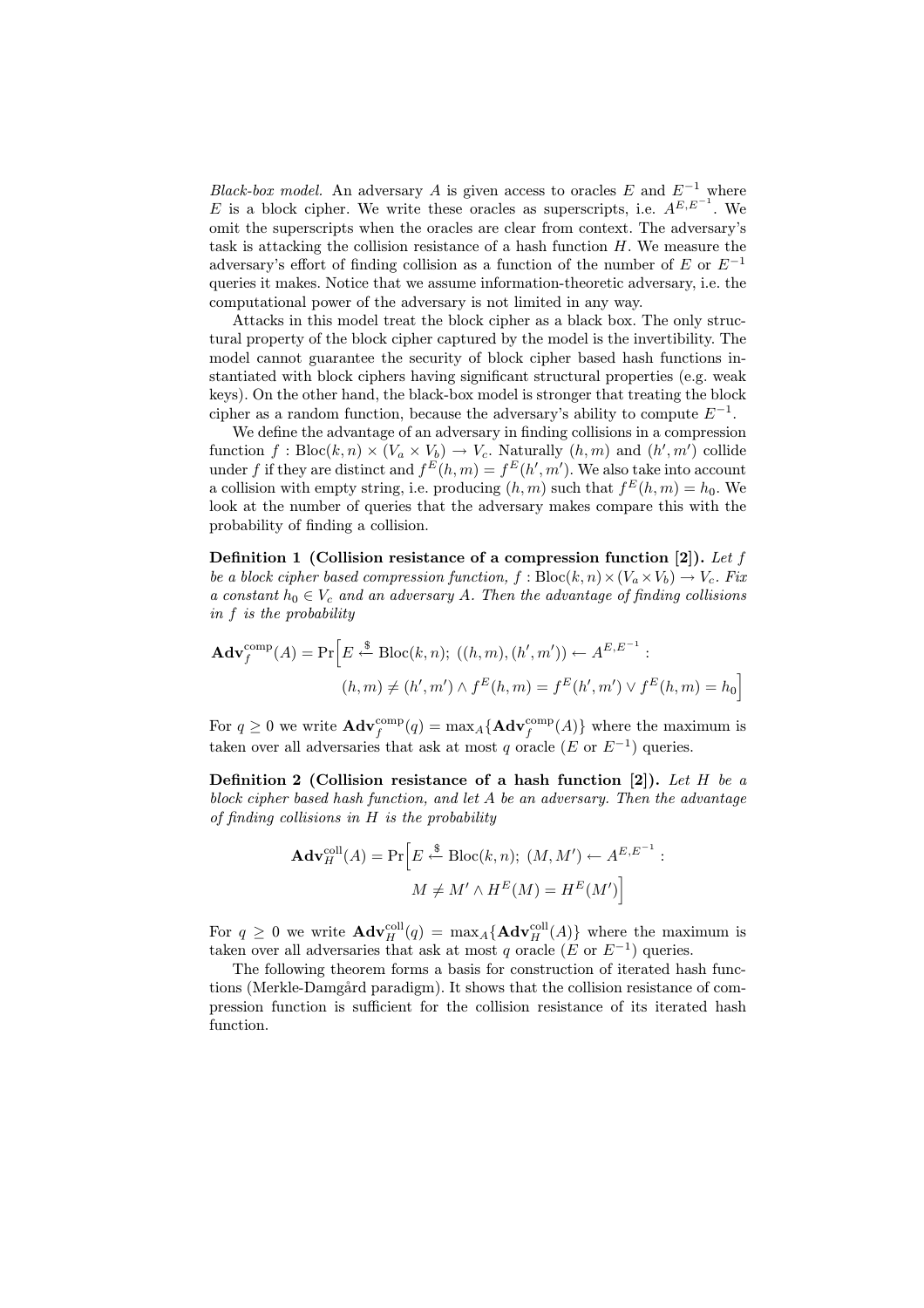**Theorem 1 (Merkle-Damgård [3,5]).** Let  $f : \text{Block}(k, n) \times V_n \times V_n \rightarrow V_n$  be a compression function and let H be an iterated hash of f. Then  $\mathbf{Adv}_{H}^{\text{coll}}(q) \leq$  $\mathbf{Adv}_{f}^{comp}(q)$  for any  $q \geq 1$ .

Remark 2. Birthday attack is a generic collision-finding attack on a compression/hash function. The advantage of birthday attack is  $\Theta(q^2/2^n)$ , where q is number of evaluations of the function and  $n$  is the length of output. Usually, a compression function  $f$  (hash function  $H$ ) is called collision resistant up to the birthday-attack bound, or simply collision resistant if  $\mathbf{Adv}_{f}^{\text{comp}}(q) = \Theta(q^2/2^n)$  $(\mathbf{Adv}_{H}^{\text{coll}}(q)) = \Theta(q^2/2^n)).$ 

#### 2.1 A Model of High-Rate Compression Function

We define a model of high-rate compression function  $f : Block(n) \times (V_a \times V_b) \rightarrow$  $V_a$ . The model assumes following:

- The evaluation of compression function f uses a single query  $E$  to compute  $f(h, m)$ .
- The length of m is an integer multiple of the E's block length n, i.e.  $b = rn$ where  $r \geq 1$ .

According to the second condition the compression function is rate-r. Let  $f_1$ :  $V_a \times V_{rn} \to V_n$ ,  $f_2: V_a \times V_{rn} \to V_k$ , and  $f_3: V_a \times V_{rn} \times V_n \to V_a$  be arbitrary functions. The computation of the compression function  $f : Block, n) \times (V_a \times V_a)$  $V_{nr}$ )  $\rightarrow$   $V_a$  is defined as:

function 
$$
f^E(h, m)
$$
:  
\n $X \leftarrow f_1(h, m)$   
\n $K \leftarrow f_2(h, m)$   
\n $Y \leftarrow E(K, X)$   
\nreturn  $f_3(h, m, Y)$ 

When convenient we express  $m$  as a concatenation of  $n$  bit blocks. These r blocks are denoted by  $m^{(1)}, \ldots, m^{(r)}$ . Our model of high-rate compression function used in iterated hash is depicted in Fig. 1.



Fig. 1. Model of high-rate compression function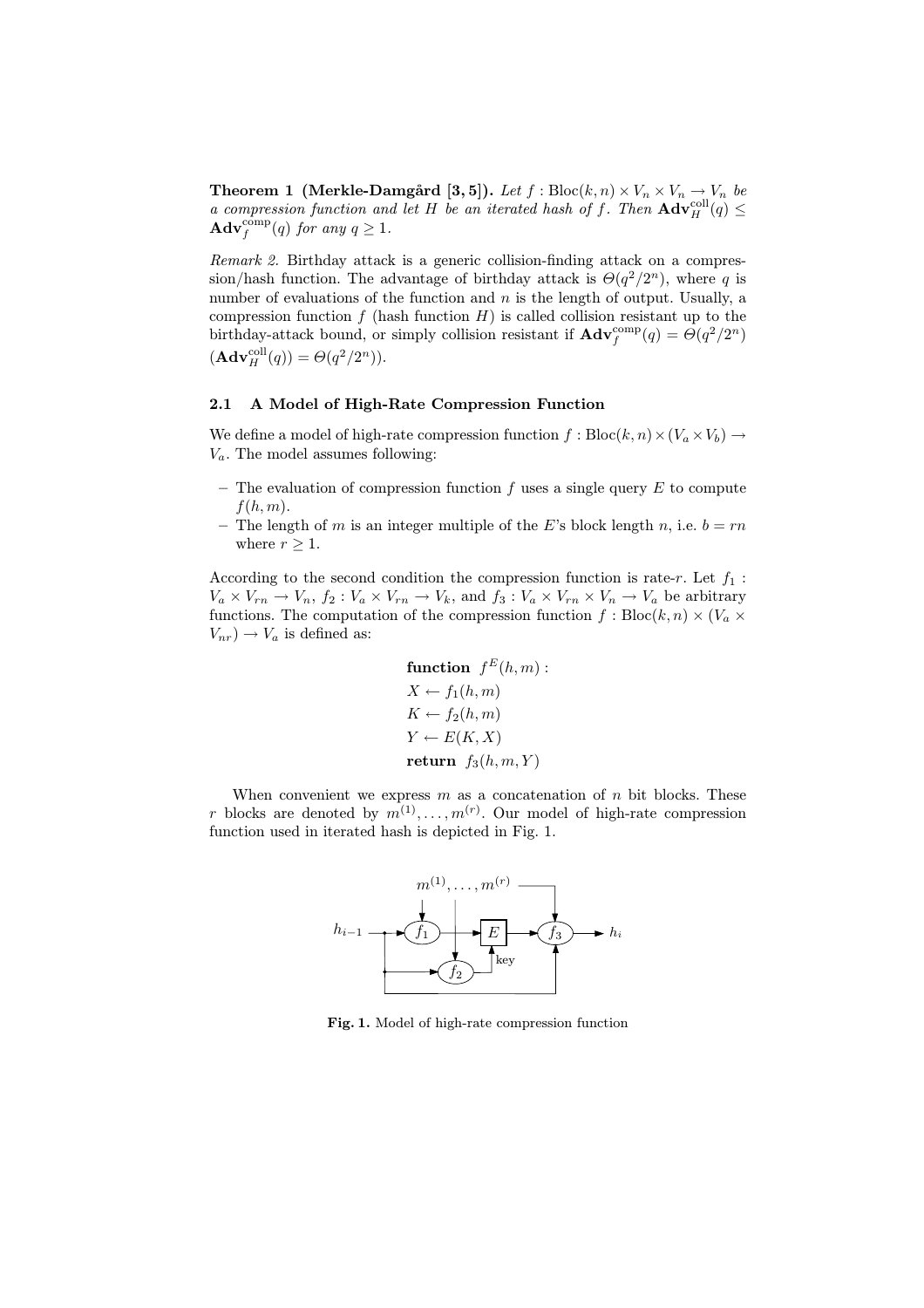The model is quite general – it covers all compression functions that takes  $r$ blocks of a message and process them using exactly one encryption transformation  $E$ . Notice that all rate-1 schemes from [6] (we call them PGV) are special instances of the model.

## 3 An Upper Bound for the Rate of Compression Function

In the following theorem, we present an attack on collision resistance of compression function. This attack works on any compression function belonging to the model. As a by-product we obtain an upper bound for rate of any collision resistant compression function.

Theorem 2 (Upper bound for rate of a compression function). Let  $E \in \mathcal{E}$ Bloc $(n, k)$ . Let  $f_1 : V_a \times V_{rn} \to V_n$ ,  $f_2 : V_a \times V_{rn} \to V_k$ , and  $f_3 : V_a \times V_{rn} \times V_n \to V_k$  $V_a$  be arbitrary functions. Let  $f: V_a \times V_{rn} \to V_a$  be a compression function defined as  $f(h,m) = f_3(h,m, E_{f_2(h,m)}(f_1(h,m)))$ . Let  $r > 1 + k/n$ . Then  $\text{Adv}_{f}^{\text{comp}}(1) =$ 1.

Proof. We describe an adversary A that asks exactly one oracle query. For any  $X \in V_n$ , and  $K \in V_k$  we denote by  $D_{X,K}$  the set of all pairs  $(h,m)$  such that  $f_1(h,m) = X$ , and  $f_2(h,m) = K$ , i.e.  $D_{X,K} = f_1^{-1}(X) \cap f_2^{-1}(K)$ . Adversary A proceeds as follows:

- 1. A finds such  $X \in V_n$ , and  $K \in V_k$  that  $|D_{X,K}|$  is maximal.
- 2. A computes  $Y = E_K(X)$ .
- 3. A finds a collision in the set  $D_{X,K}$ , i.e.  $(h,m),(h',m') \in D_{X,K}$ :  $(h,m) \neq$  $(h', m') \wedge f_3(h, m, Y) = f_3(h', m', Y).$

One can easily check that  $(h, m)$  and  $(h', m')$  form a collision for compression function  $f$ :

$$
f(h,m) = f_3(h,m, E_{f_2(h,m)}(f_1(h,m))) = f_3(h,m, E_K(X)) =
$$
  
=  $f_3(h',m', E_K(X)) = f_3(h',m', E_{f_2(h',m')}(f_1(h',m'))) = f(h',m')$ 

Now, we argue that A succeeds in the third step of the attack. First, we show that  $|D_{X,K}| \geq 2^{a+n(r-1)-k}$ . Let us assume the opposite holds:  $|D_{X,K}| < 2^{a+n(r-1)-k}$ for all  $X \in V_n$ ,  $K \in V_k$ . Then

$$
\sum_{X \in V_n, K \in V_k} |D_{X,K}| < 2^{n+k} \cdot 2^{a+n(r-1)-k} = 2^{a+nr}.
$$

On the other hand

$$
\sum_{X \in V_n, K \in V_k} |D_{X,K}| = \sum_{X \in V_n} \sum_{K \in V_k} |f_1^{-1}(X) \cap f_2^{-1}(K)| = \sum_{X \in V_n} |f_1^{-1}(X)| = 2^{a + nr},
$$

a contradiction. Thus, the adversary selects X, K with  $|D_{X,K}| \geq 2^{a+n(r-1)-k}$ in the first step of the attack. Since the range of compression function  $f$  has  $2^a$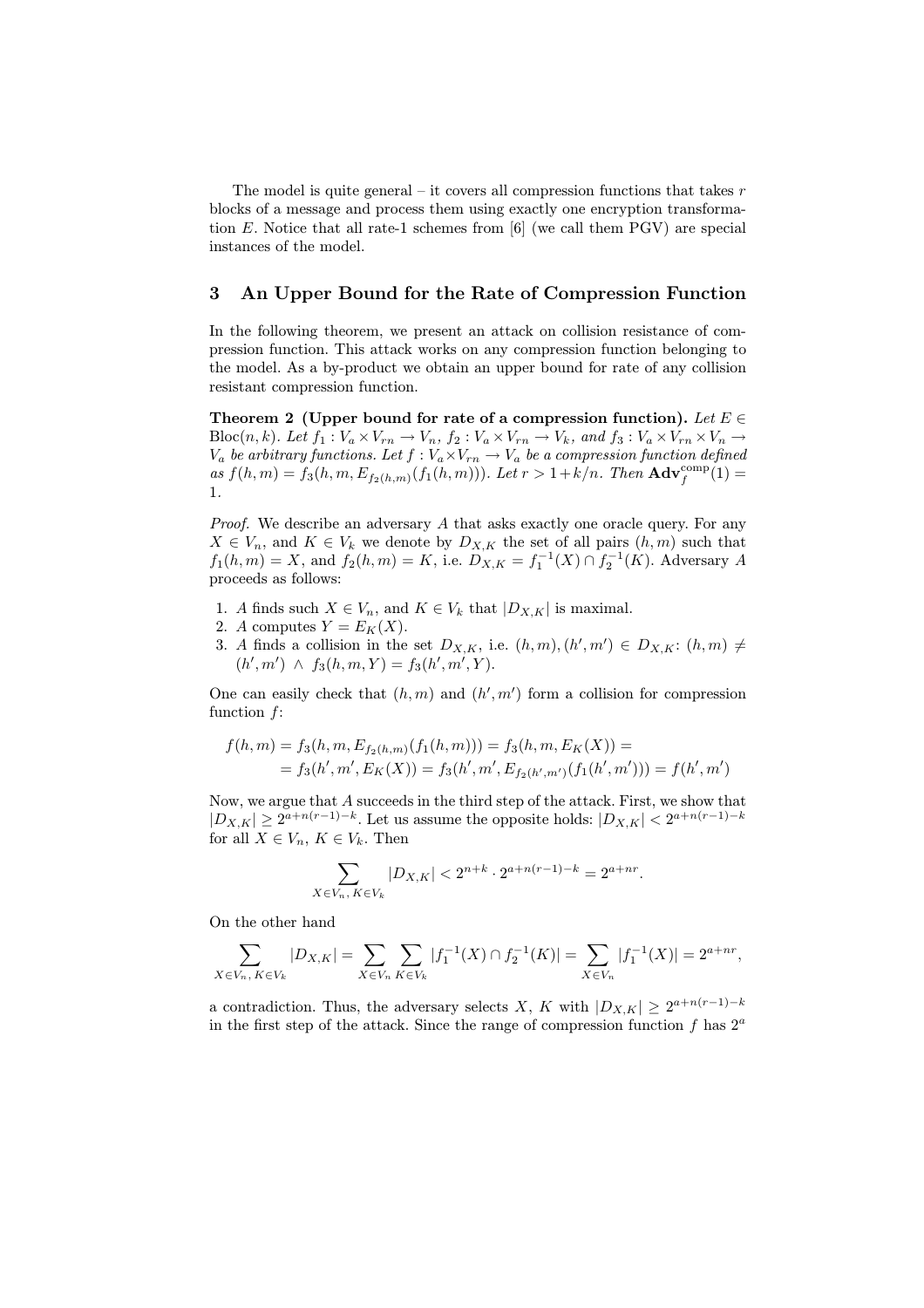elements (the range is the same as the range of  $f_3$ ), the adversary succeeds in finding collision if  $|D_{X,K}| > 2^a$ . The inequality is satisfied if  $2^{a+n(r-1)-k} > 2^a$ , or equivalently  $r > 1 + k/n$ .

Adversary  $A$  produces a collision in compression function  $f$  with probability 1 (assuming  $r > 1 + k/n$ ). Moreover, the adversary asks exactly one oracle  $(E)$ query during the attack. Thus,  $\mathbf{Adv}_{f}^{\text{comp}}(1) = 1.$ 

Remark 3. Recall that the adversary was not computationally limited and the attack has exponential time complexity (more precisely, steps 1 and 3).

The theorem gives an upper bound  $1 + k/n$  for the rate of collision resistant compression function. Compression functions with higher rate cannot be collision resistant (at least compression functions in our model). However, the theorem says nothing about collision resistance of compression functions with rate  $r \leq 1 + k/n$ . A natural question is whether this upper bound for collision resistant compression functions can be achieved. A negative answer for a class of compression functions is given in the following section.

## 4 PGV-like Rate-2 Compression Functions

The constructions of compression functions from block cipher often assume equal key and block lengths [6], i.e.  $k = n$ . Then the upper bound from Theorem 2 simplifies to  $r \leq 2$ . Similarly, the output of compression function has usually the same length as the block, i.e.  $a = n$ . Thus, we consider rate-2 compression functions of the form  $f: V_n \times V_{2n} \to V_n$ .

Preneel, Govaerts, and Vandewalle [6] studied rate-1 compression functions. They considered all 64 compression functions f of the form  $f(h, m) = E_a(b) \oplus c$ where  $a, b, c \in \{h, m, h \oplus m, v\}$  (v is a fixed constant). As showed in [2], 12 compression function are collision resistant, and additional 8, though not collision resistant, form collision resistant hash functions.

A natural extension of above constructions to the case of rate-2 compression functions is the following scheme:

$$
f(h, (m^{(1)}, m^{(2)})) = E_a(b) \oplus c,\tag{1}
$$

where  $a, b, c \in \{h, m^{(1)}, m^{(2)}, h \oplus m^{(1)}, h \oplus m^{(2)}, m^{(1)} \oplus m^{(2)}, h \oplus m^{(1)} \oplus m^{(2)}, v\}.$ This way we obtain 512 compression functions.

Remark 4. Notice that the compression functions instantiated in the scheme fall in our model –  $f_1(h, m) = b$ ,  $f_2(h, m) = a$ , and  $f_3(h, m, Y) = Y \oplus c$ .

We show that no compression function of the form  $(1)$  is collision resistant (for any function there exists an adversary that finds a collision and asks at most two queries). We partition these functions into distinct classes according attacks that find (at least one) collision. Summary of the classes is given in Table 1. For each class the table shows the number of compression functions in the class, and the number of oracle queries needed in collision finding attack.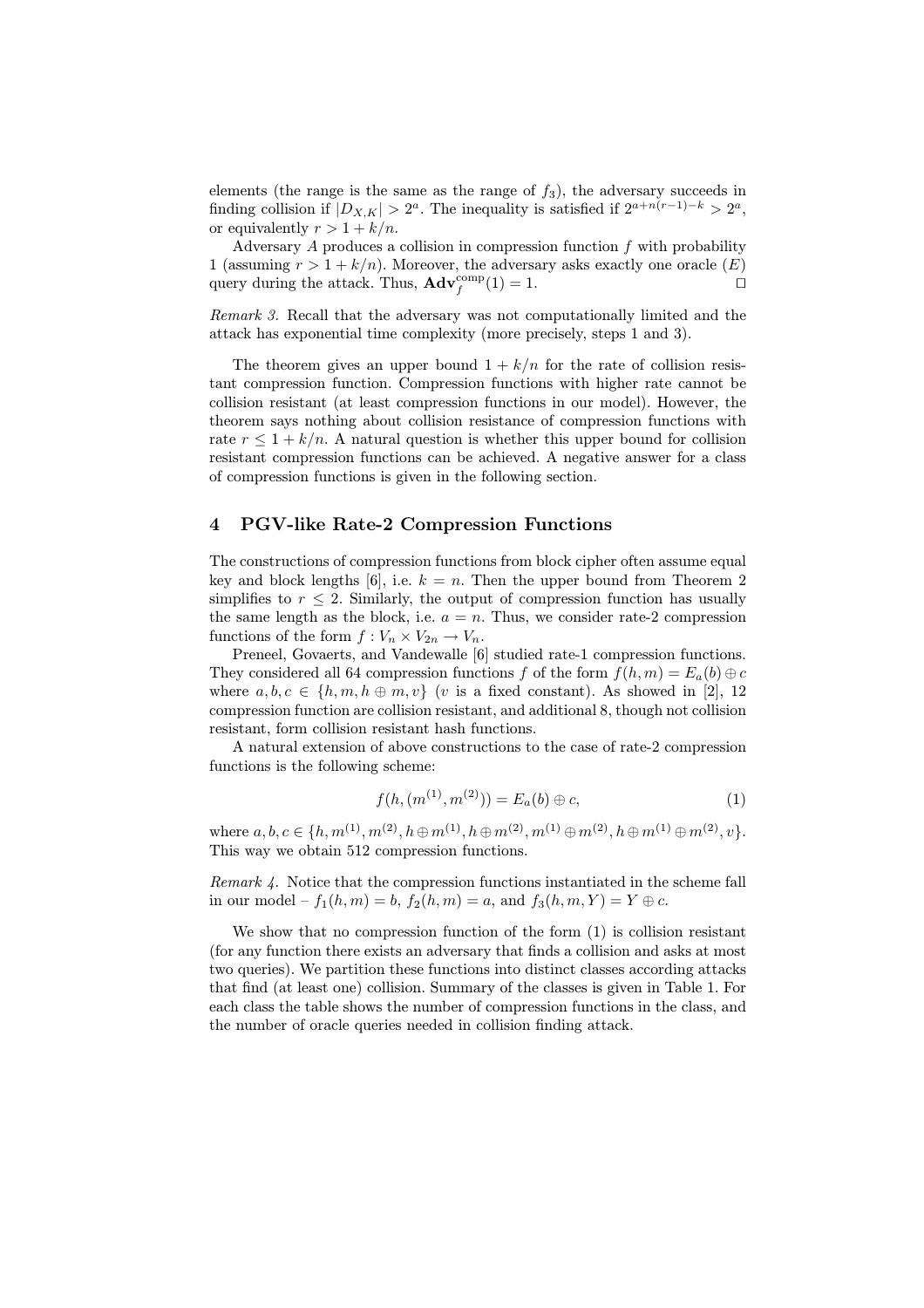Table 1. Collision classes of rate-2 compression functions

| class                       | functions queries |     |
|-----------------------------|-------------------|-----|
| $1 -$ Superfluous Variables | 169               |     |
| $2 -$ Balanced Combinations | 133               |     |
| $3 -$ Compensations         | 150               |     |
| $4 - "Hard"$ Core           | 60                | 2,0 |

Remark 5. There are compression functions that are vulnerable to multiple attacks using e.g. superfluous variables or balanced combinations. In such situation we assign particular function to the class with lowest number.

#### 4.1 Class 1 – Superfluous Variables

First class contains all those compression functions that do not depend on all input vectors, i.e. at least one of h,  $m^{(1)}$ ,  $m^{(2)}$  is not required for computing the function. Examples of such compression functions are  $E_h(h \oplus m^{(1)}) \oplus h, E_{m^{(2)}}(v) \oplus$  $m^{(1)} \oplus m^{(2)}$ , or  $E_v(h \oplus m^{(2)}) \oplus h \oplus m^{(2)}$ . Trivially, one can find many collisions in compression functions from this class. It suffices to vary the superfluous variable. Moreover, no oracle queries are needed to produce collisions.

#### 4.2 Class 2 – Balanced Combinations

Our second class consists of those compression functions that are not in class 1, and have a balanced combination of two input vectors. Let  $x_1, x_2 \in \{h, m^{(1)}, m^{(2)}\}$ be two distinct input vectors, i.e.  $x_1 \neq x_2$ . We call a combination  $x_1 \oplus x_2$  balanced in compression function f, if every occurrence of  $x_1$  in f's parameters a, b or c implies  $x_2$  occurrence in the same parameters (and vice versa). Examples of compression functions in this class are:

$$
E_{h \oplus m^{(1)} \oplus m^{(2)}}(m^{(1)} \oplus m^{(2)}) \oplus v,
$$
  
\n
$$
E_{m^{(2)}}(h \oplus m^{(1)}) \oplus h \oplus m^{(1)},
$$
  
\n
$$
E_{h \oplus m^{(2)}}(h \oplus m^{(1)} \oplus m^{(2)}) \oplus h \oplus m^{(1)} \oplus m^{(2)}.
$$

It can be easily seen that collisions can be find without any oracle queries. Balanced combination  $x_1 \oplus x_2$  allows choosing  $2^n$  values pairs  $(x_1, x_2)$  without changing parameters  $a, b$ , and  $c$ . Hence, the value of  $f$  does not change either.

#### 4.3 Class 3 – Compensations

Third class of compression functions contains those functions (not in classes 1 and 2) that have some input vector solely in either parameter  $b$  or parameter  $c$ .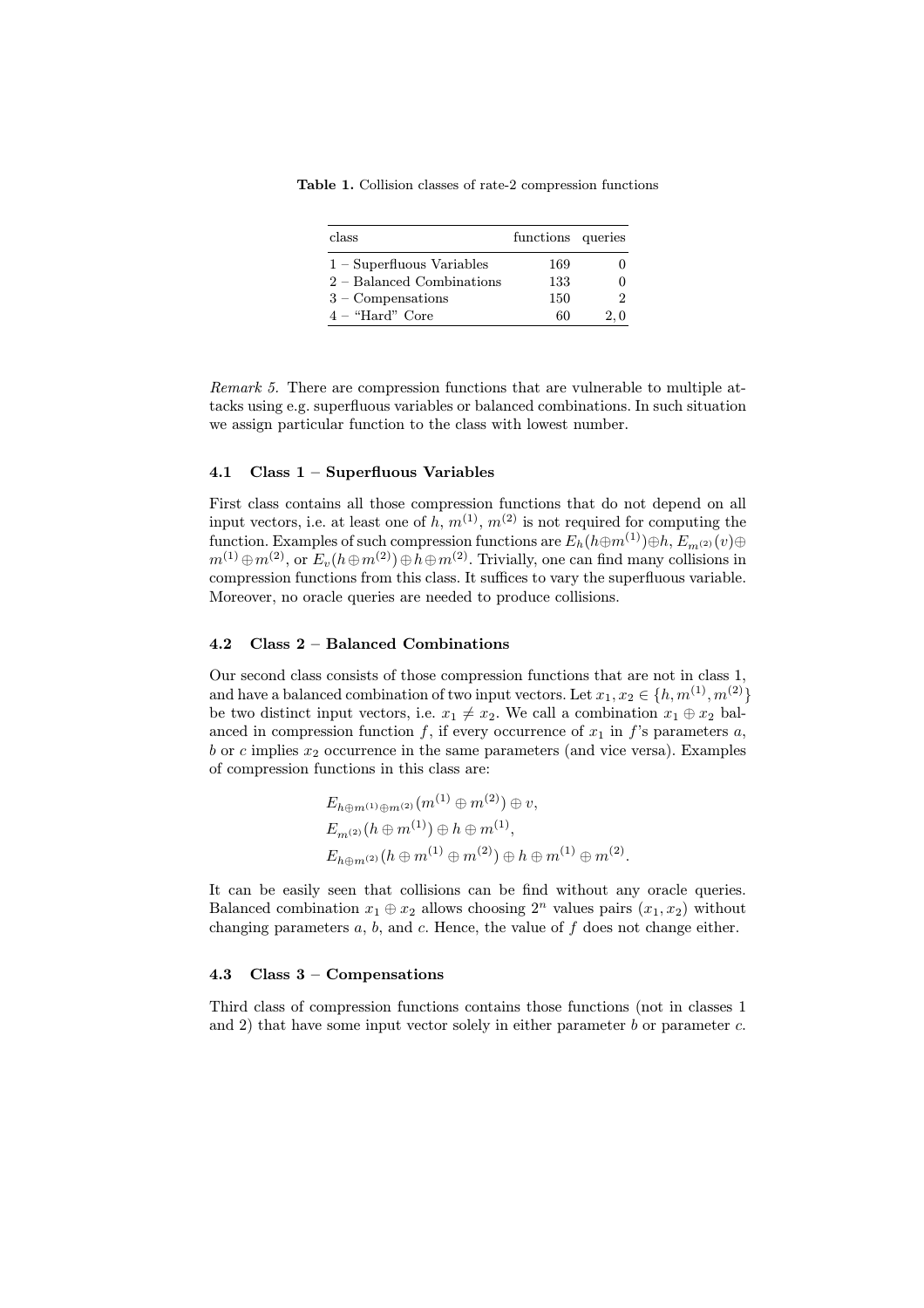Let  $x \in \{h, m^{(1)}, m^{(2)}\}$  be such input vector. Let x appears only in f's parameter b, i.e. input of block cipher transformation. An adversary can find collision in the following way. He sets the output of  $f$  to some fixed value  $z$ . Similarly he sets the values of all input vectors except x randomly. Using a query to  $E^{-1}$  oracle the adversary can compute "suitable"  $x$  value. Repeating this procedure for different random choice of input vectors values and the same fixed  $z$ , the adversary obtains a collision for  $f$ . The situation for  $x$  appearing solely in parameter  $c$  is treated analogously.

Examples of compression functions in this class are:

$$
E_{m^{(2)}}(m^{(1)}) \oplus h \oplus m^{(2)},
$$
  
\n
$$
E_{m^{(1)}}(m^{(2)}) \oplus h \oplus m^{(1)} \oplus m^{(2)},
$$
  
\n
$$
E_{h \oplus m^{(1)}}(m^{(1)} \oplus m^{(2)}) \oplus v.
$$

## 4.4 Class  $4 -$  "Hard" Core

There are 60 compression functions left after sorting the functions into classes 1, 2, and 3. Let us denote this set C. We call two functions  $f_1$ ,  $f_2$  permutationequivalent, if  $f_1$  can be obtained from  $f_2$  by some permutation of its inputs. It can be easily observed that  $\mathbf{Adv}_{f_1}^{\text{comp}}(q) = \mathbf{Adv}_{f_2}^{\text{comp}}(q)$  for any permutationequivalent compression functions  $f_1$ ,  $f_2$ , and any  $q \geq 0$ . Therefore the set C can be partitioned to equivalence classes. Since every equivalence class has 6 members, it suffices to analyze the collision resistance of any 10 permutationnonequivalent compression functions (each one drawn from different equivalence class). One selection of these 10 functions is shown in Table 2.

Table 2. Permutation-nonequivalent compression functions of "hard" core class

| $\dot{i}$      | $\alpha$                          | b                                 | $\epsilon$                      |
|----------------|-----------------------------------|-----------------------------------|---------------------------------|
|                |                                   |                                   |                                 |
|                | $m^{(1)} \oplus m^{(2)}$          | h.                                | $h \oplus m^{(2)}$              |
| $\overline{2}$ | $m^{(1)} \oplus m^{(2)}$          | $h \oplus m^{(2)}$                | h.                              |
| 3              | $m^{(1)} \oplus m^{(2)}$          | $h \oplus m^{(2)}$                | $h \oplus m^{(2)}$              |
| 4              | $m^{(1)} \oplus m^{(2)}$          | $h \oplus m^{(2)}$                | $h \oplus m^{(1)}$              |
| 5              | $m^{(1)} \oplus m^{(2)}$          | $h \oplus m^{(2)}$                | $h\oplus m^{(1)}\oplus m^{(2)}$ |
| 6              | $m^{(1)} \oplus m^{(2)}$          | $h \oplus m^{(1)} \oplus m^{(2)}$ | $h \oplus m^{(2)}$              |
| 7              | $h\oplus m^{(1)}\oplus m^{(2)}$   | $m^{(2)}$                         | $m^{(1)}$                       |
| 8              | $h\oplus m^{(1)}\oplus m^{(2)}$   | $m^{(2)}$                         | $m^{(1)} \oplus m^{(2)}$        |
| 9              | $h\oplus m^{(1)}\oplus m^{(2)}$   | $m^{(1)} \oplus m^{(2)}$          | $m^{(2)}$                       |
| 10             | $h \oplus m^{(1)} \oplus m^{(2)}$ | $m^{(1)}\oplus m^{(2)}$           | $h \oplus m^{(2)}$              |

Now we show collisions in all 10 permutation-nonequivalent compression functions. Hence, all 60 functions from set  $C$  are not collision resistant. We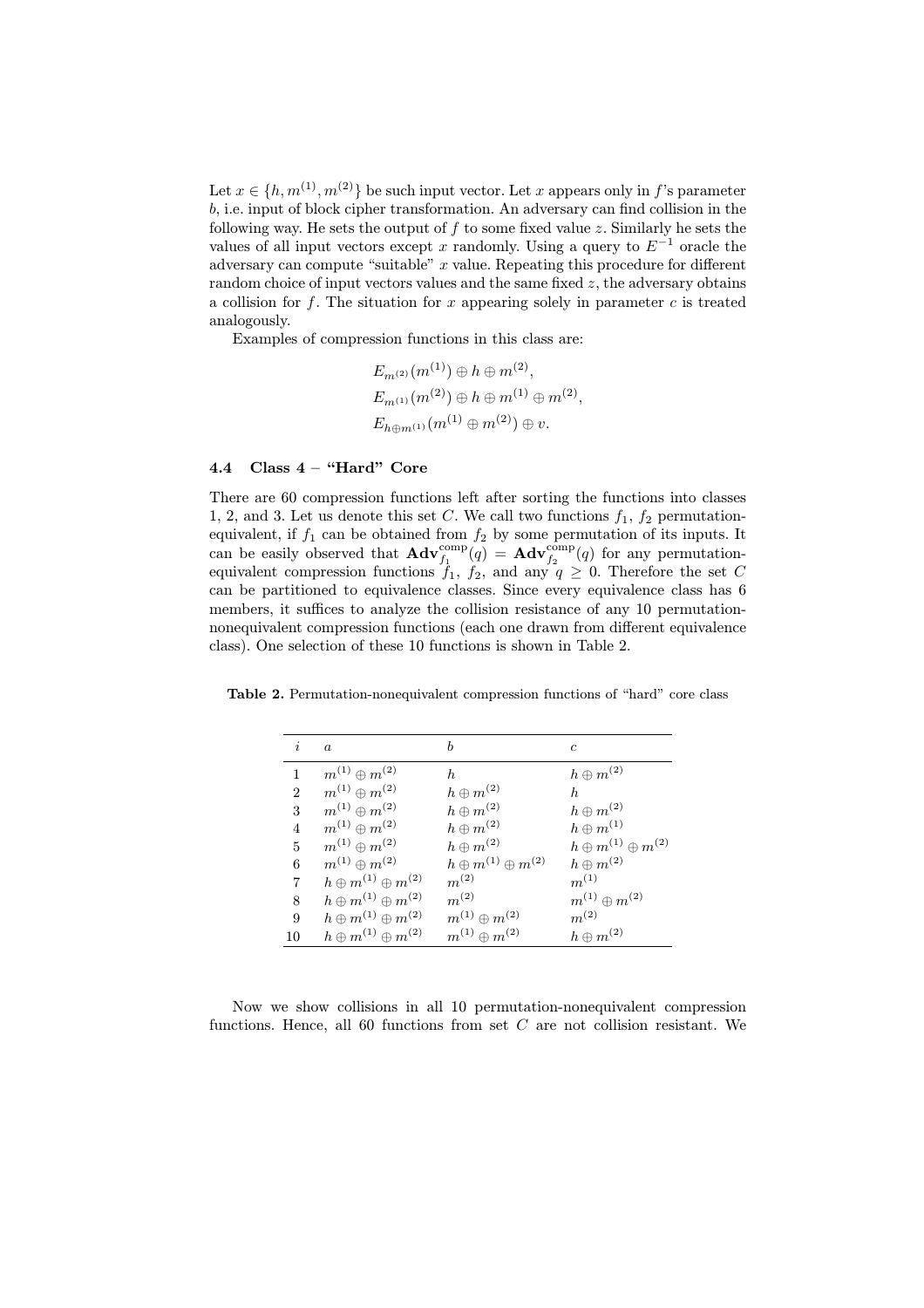refer compression functions from Table 2 as  $f_1, \ldots, f_{10}$ . For brevity, let 0 (1) be all-zero (all-one) vector in  $V_n$ , respectively. Let A be following collision finding adversary:

- 1. A sets  $(h, m^{(1)}, m^{(2)}) = (0, 0, 0),$  i.e.  $f_i(h, m^{(1)}, m^{(2)}) = E_0(0)$ .
- 2. A asks two oracle queries and computes  $x = E_0(0) \oplus E_1(0)$ .
- 3. A solves following equations  $(a', b', c'$  denote corresponding linear combinations of  $h'$ ,  $m'(1)$ ,  $m'(2)$  for compression function  $f_i$ ):

$$
a' = 1
$$

$$
b' = 0
$$

$$
c' = x
$$

For any solution  $(h', m'^{(1)}, m'^{(2)})$  we have  $f_i(h', m'^{(1)}, m'^{(2)}) = E_{a'}(b') \oplus c'$  $E_1(0) \oplus E_0(0) \oplus E_1(0) = E_0(0)$ . Hence any solution different from  $(0,0,0)$ yields a collision.

Let us illustrate adversary's computation on  $f_1$ . Adversary A solves following equations in step 3:

$$
m'^{(1)} \oplus m'^{(2)} = 1
$$

$$
h' = 0
$$

$$
h' \oplus m'^{(2)} = x
$$

Solution is  $(h', m'^{(1)}, m'^{(2)}) = (0, 1 \oplus x, x) \neq (0, 0, 0)$ , and A obtains a collision.

Adversary A can successfully find collisions for all functions  $f_1, \ldots, f_{10}$ , see Table 3, except for  $f_3$  and  $f_4$  due to the linear dependence of  $a'$ ,  $b'$ , and  $c'$ . We produce collisions for these functions separately (moreover, no oracle queries are needed). It can be easily verified that  $f_3(0, 0, 0) = f_3(1, 1, 1)$ , and  $f_4(0, 0, 0) =$  $f_4(1,1,1).$ 

Summarizing attacks from this section we obtain following theorem:

**Theorem 3.** Let  $E \in \text{Bloc}(n, k)$ . Let  $f: V_n \times V_{2n} \to V_n$  be a compression function defined as  $f(h,(m^{(1)},m^{(2)})) = E_a(b) \oplus c$ , where  $a, b, c \in \{h, m^{(1)}, m^{(2)}, h \oplus c\}$  $m^{(1)}, h \oplus m^{(2)}, m^{(1)} \oplus m^{(2)}, h \oplus m^{(1)} \oplus m^{(2)}, v\}$ . Then  $\mathbf{Adv}^{\text{comp}}_f(2) = 1$ .

Remark 6. The attacks presented in this section do not use the full strength of black-box model – a computationally unbounded adversary. These attacks require just polynomially bounded adversary asking constant number oracle queries.

#### 5 Conclusion

Many interesting questions arise from the results presented in the paper. We state two most prominent ones as open problems:

1. Are there any collision resistant compression functions with rate  $> 1$ ?